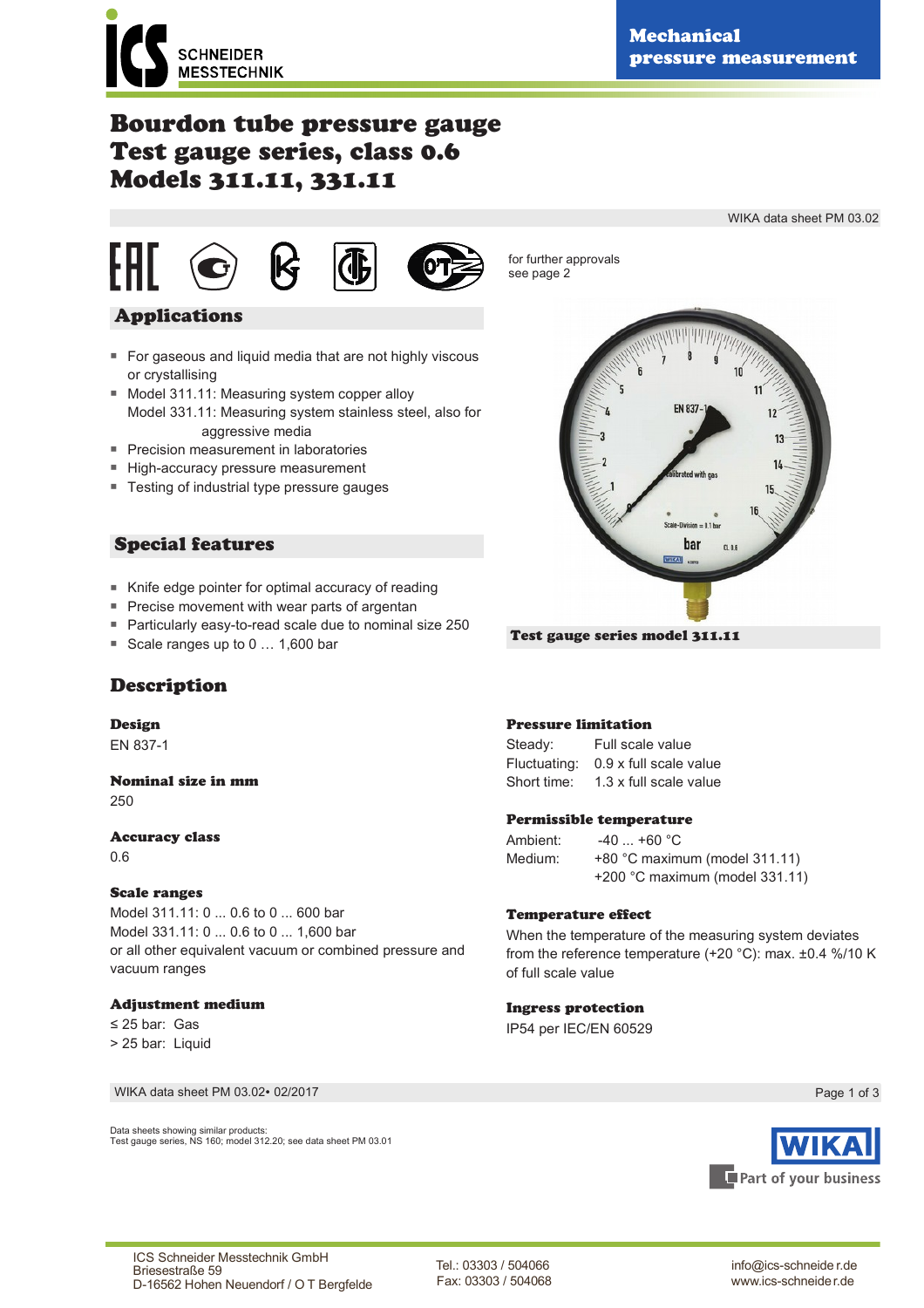# **SCHNEIDER MESSTECHNIK**

# Standard version

# Process connection

Model 311.11: Copper alloy Model 331.11: Stainless steel Lower mount (radial) or lower back mount G ½ B (male), SW 22

#### Pressure element

Model 311 11<sup>-</sup> < 100 bar: Copper alloy ≥ 100 bar: Stainless steel 316L ≥1,000 bar: Ni-Fe alloy Model 331.11: Stainless steel 316L

#### Movement

Copper alloy, wear parts argentan

#### Dial

Aluminium, white, black lettering

#### Pointer

Knife edge pointer, aluminium, black

# Approvals

#### Case

Steel, black

Window Instrument glass

Bezel ring Slip-on bezel, steel, black

# Options

- Other process connection
- Window from laminated safety glass or clear non-splintering plastic
- Panel or surface mounting flange, steel, black
- Higher indication accuracy: Class 0.25 per EN 837 or grade 3A per ASME B 40.1 for scale ranges ≤ 400 bar
- Adjustment medium gas from scale range ≥ 25 bar

| Logo                     | <b>Description</b>                                                                                              | <b>Country</b>              |
|--------------------------|-----------------------------------------------------------------------------------------------------------------|-----------------------------|
| CE                       | <b>EU</b> declaration of conformity<br>Pressure equipment directive, PS > 200 bar; module A, pressure accessory | European Union              |
| EAC                      | <b>EAC</b> (option)<br>Pressure equipment directive                                                             | Eurasian Economic Community |
| $\left( \bullet \right)$ | <b>GOST</b> (option)<br>Metrology, measurement technology                                                       | Russia                      |
| ၆                        | <b>KazInMetr (option)</b><br>Metrology, measurement technology                                                  | Kazakhstan                  |
|                          | <b>MTSCHS</b> (option)<br>Permission for commissioning                                                          | Kazakhstan                  |
| 4                        | <b>BelGIM</b> (option)<br>Metrology, measurement technology                                                     | <b>Belarus</b>              |
|                          | <b>Uzstandard</b> (option)<br>Metrology, measurement technology                                                 | Uzbekistan                  |
|                          | <b>CPA</b> (option)<br>Metrology, measurement technology                                                        | China                       |
|                          | <b>CRN</b><br>Safety (e.g. electr. safety, overpressure, )                                                      | Canada                      |

# Certificates (option)

- 2.2 test report per EN 10204 (e.g. state-of-the-art manufacturing, material proof, indication accuracy)
- 3.1 inspection certificate per EN 10204 (e.g. material proof for wetted metallic parts, indication accuracy)
- DKD/DAkkS certified accuracy

Approvals and certificates, see website

Page 2 of 3 WIKA data sheet PM 03.02 ∙ 02/2017